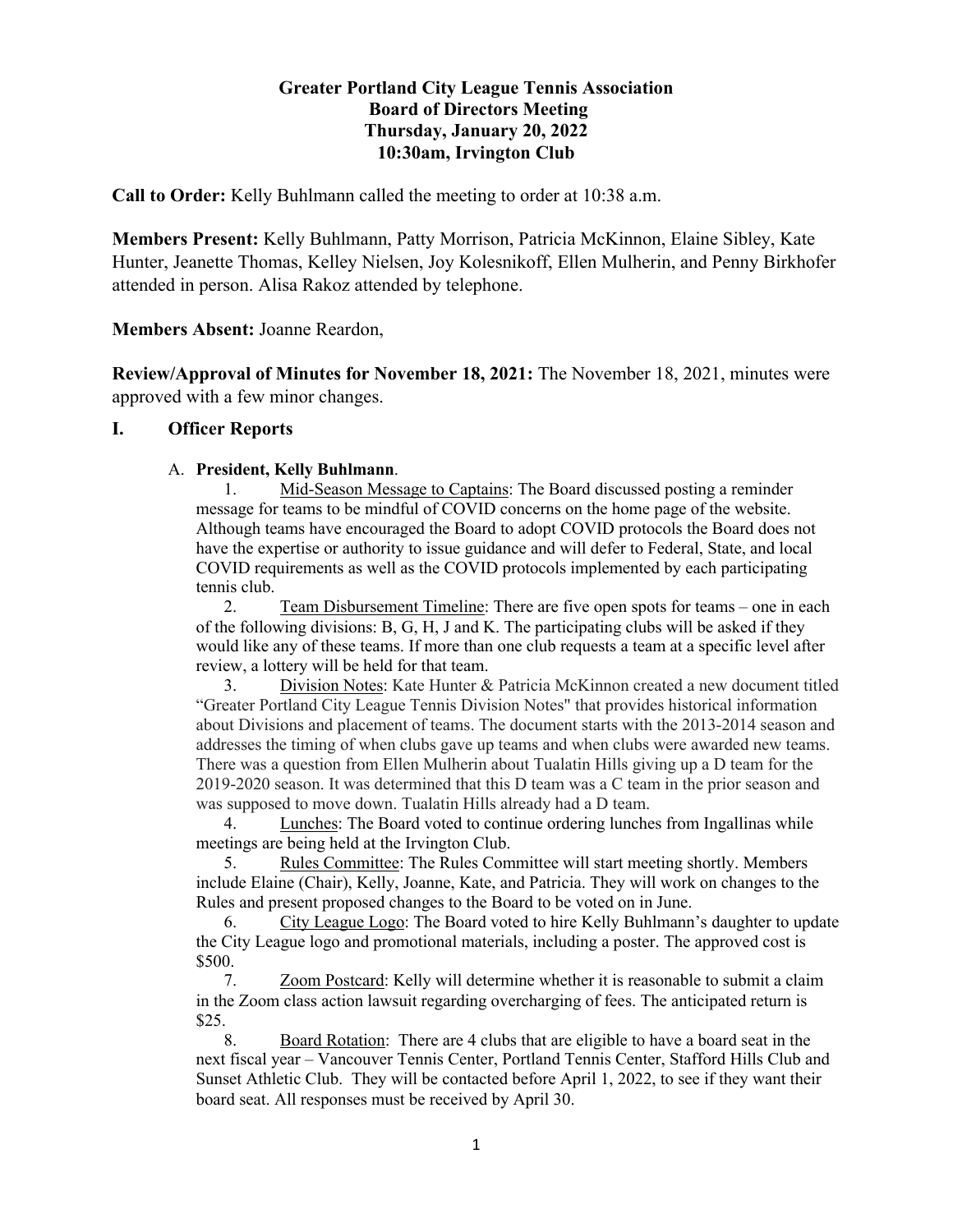### B. **Vice President, Joanne Reardon (in abstentia):** Nothing to report.

### C. **Recording Secretary, Jeanette Thomas**: Nothing to report.

D. **Treasurer, Joy Kolesnikoff**: Joy presented a report of expenses and reimbursements for expenses incurred in the prior month. Joy will be providing a budget report going forward showing income/expenditures compared to the adopted budget. The Board also discussed the existing cash reserves, which are quite high. The future goal will be to have cash reserves of one year's expenses. Once all back tax returns have been filed and the taxes paid and operations return to normal, this issue will be revisited, and the appropriate cash reserve amount will be determined.

E. **Resolution Coordinator, Elaine Sibley**: There was one formal complaint filed regarding interference and unsportsmanlike conduct. At issue was a score dispute among the players. The players had worked out how to resolve it until a member from one of the teams attempted to intervene with the correct score. The formal complaint was not accepted. Instead, Elaine sent the captains of the involved teams a letter. The letter addressed the interference claim by commending the players involved for having addressed the disputed score correctly. Also, USTA rules are clear: "Spectators never make calls. A player must not enlist the aid of a spectator in making a call. No spectator has a part in a match." Additionally, the letter addressed the unsportsmanlike behavior by reinforcing the expected sportsmanship behaviors for all players, stressing that team captains are to set an example for their players.

F. **Website Coordinator, Kate Hunter**: Kate reminded board members, all played match scores must be reported before mid-season registration can open. This was accomplished prior to opening of Mid-Season Registration January 14, 2022. There are currently 1,900 players registered to play, down from 1,908 at the end of the fall session. Kate reported that there was a glitch in the software that incorrectly informed a player that she had reached the maximum number of matches she could play as a substitute. The player responded to this inaccurate message drawing it to Kate's attention. This has been fixed.

#### **Old Business**

A. **Taxes and Non-Profit Status, Penny**. Penny reported that in 2013-2017, City League filed taxes as a corporation rather than a non-profit corporation by using the wrong form (an 1120). To be retroactively reinstated as a non-profit corporation City League will need to respond to a lengthy form and provide original formation documents, which we do not have. The other option is to file the missing tax returns (2018-2021) as a corporation and then reset the non-profit status in 2022. This will require renaming and abandoning the existing corporation after forming a new non-profit corporation, with new organizational documents going forward. This appears to be the easiest resolution to this matter and Penny will pursue this option.

B. **Parking at MAC, Patricia**. The MAC has not yet implemented the new parking structure requirements.

# **Division/Club Reports**

F Division, Ellen Muhlherin. Ellen reported that Columbia Gorge had to reschedule two matches because of inclement weather. Ellen also reported that one team was uncomfortable with the mask policy at the club that was hosting the match – they allowed unvaccinated players to play without masks – and therefore they initially decided to default the entire match. When learning that they would be automatically moved down, they played the singles line only. The Board agreed that the Rules Committee would review the rule on entire match defaults to determine whether it is appropriate or not. There was concern that the team that benefited from the default unfairly received eight (8) points from the default.